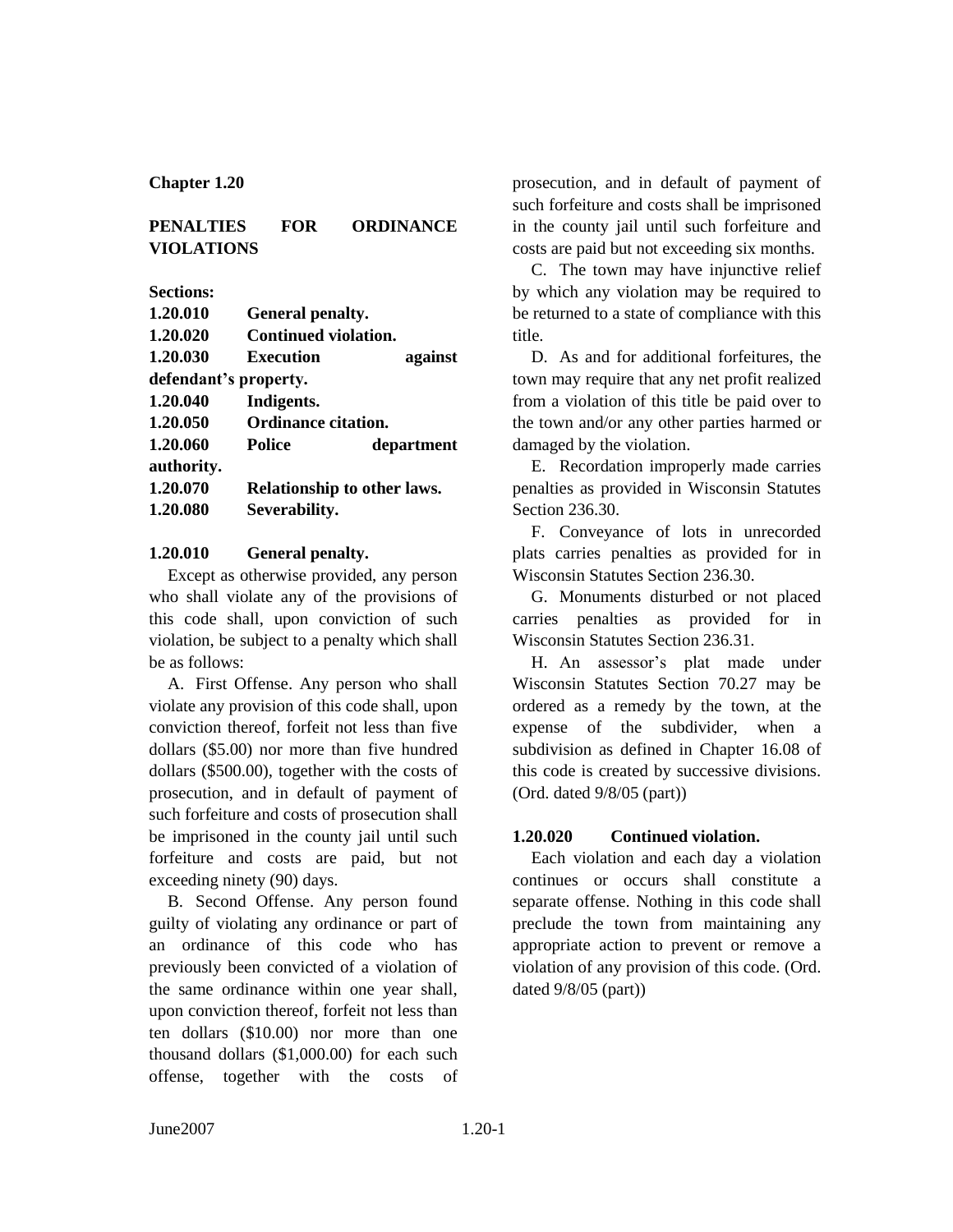# **1.20.030 Execution against defendant's property.**

Whenever any person fails to pay any forfeiture and costs of prosecution upon the order of any court for violation of any ordinance of the town, the court may, in lieu of ordering imprisonment of the defendant or after the defendant has been released from custody, issue an execution against the property of the defendant for such forfeiture and costs. (Ord. dated 9/8/05 (part))

## **1.20.040 Indigents.**

Indigent defendants shall not be imprisoned for failure to pay forfeitures. (Ord. dated 9/8/05 (part))

#### **1.20.050 Ordinance citation.**

Pursuant to Section 66.0113, Wis. Stats., the purpose of this section is to authorize the town board of the town of Burlington, or its designees, to issue citations for violations of town ordinance, including ordinances with statutory counterparts.

A. Coverage. The town board prescribes the form for citations to be issued in the town by the town board, or its designees, for violations of town ordinances. Such citations shall be as provided in this subsection and shall include all of the following:

1. The name and address of the alleged violator;

2. The factual allegations describing the alleged violation;

3. The time and place of the offense;

4. The section of the ordinance violated; 5. A designation of the offense in a

manner that can be readily understood by a person making a reasonable effort to do so;

6. The time at which the alleged violator may appear in court;

7. A statement that in essence informs the alleged violator of all the following:

a. That the alleged violator may make a cash deposit of a specified amount to be mailed to a specified official within a specified time,

b. That if the alleged violator makes a cash deposit, he or she need not appear in court unless subsequently summoned,

c. That if the alleged violator makes a cash deposit and does not appear in court, he or she either will be deemed to have tendered a plea of no contest and submitted to a forfeiture, plus costs, fees, and surcharges imposed under Chapter 814, Wis. Stats., not to exceed the amount of the deposit, or will be summoned into court to answer the complaint if the court does not accept the plea of no contest,

d. That if the alleged violator does not make a cash deposit and does not appear in court at the time specified, the court may issue a summons or a warrant for the defendant's arrest or consider the nonappearance to be a plea of no contest and enter judgment under Section 66.0113(3)(d), Wis. Stats., or the municipality may commence an action against the alleged violator to collect the forfeiture, plus costs, fees, and surcharges imposed under Chapter 814, Wis. Stats.,

e. A direction that if the alleged violator elects to make a cash deposit, the alleged violator shall sign an appropriate statement that accompanies the citation to indicate that he or she read the statement required under Section 66.0113(1)(b)7, Wis. Stats., and shall send the signed statement with the cash deposit,

f. A statement that if the court finds that the violation involves an offense that prohibits conduct prohibited by state statute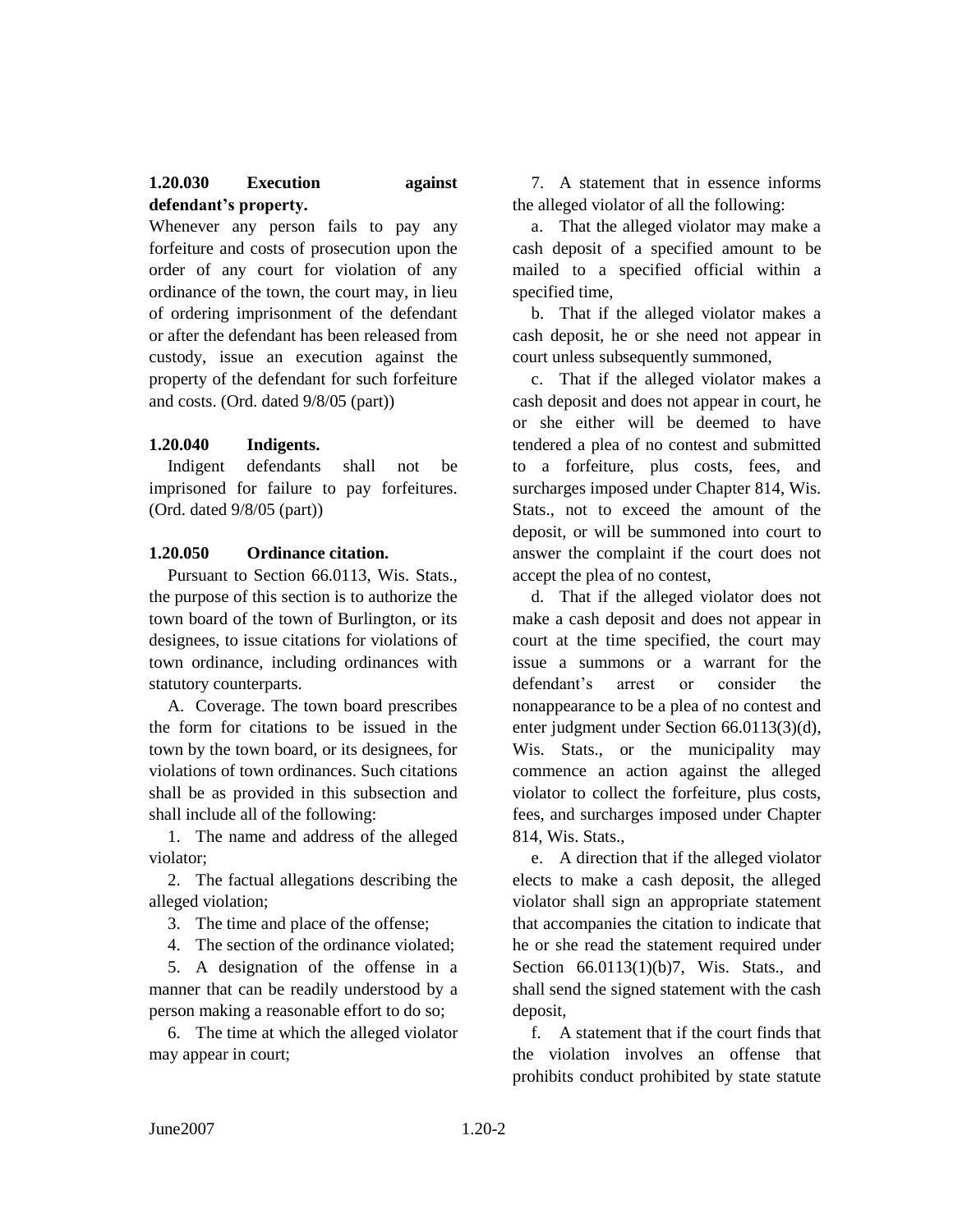punishable by fine or imprisonment or both, the violation resulted in property damage or physical injury to a person other than the alleged violator, the court may summon the defendant into court to determine if restitution shall be ordered under Section 800.093 (Municipal Court), Wis. Stats.,

g. Any other information as may be deemed necessary.

B. Adoption of State Uniform Bond Schedule. The town board adopts the state of Wisconsin Uniform Bond Schedule, unless other forfeitures or remedies are set forth in town of Burlington ordinances. In any instance for which there is no specific forfeiture or penalty, the general penalties of this chapter shall apply.

C. Adoption of Uniform Traffic Citation. The town board requires that in traffic regulation violation actions, except for parking regulation violations, the uniform traffic citation specified in Section 345.11, Wis. Stats., shall be used by the town in lieu of the citation form noted in above section C.

D. Exceptions to Uniform Citation. The town board requires that in actions for violations of town ordinances enacted in accordance with Section 23.33(11)(am) or Section 30.77, Wis. Stats., the citation form specified in Section 23.54, Wis. Stats., shall be used in lieu of the citation form noted above in subsection C.

E. Issuance of Citation. The town board may, from time to time, designate certain officials to issue citations with respect to those specific ordinances which are related to their official responsibilities. This subsection specifically grants to such officials, pursuant to any resolution, the authority to issue citations under the terms of this chapter.

F. Service. All service of citations shall continue to be carried out by the town of Burlington police department.

G. Procedure. Section 66.0113(3), Wis. Stats., relating to violators options and procedures on default is adopted and incorporated by reference. (Ord. dated 9/8/05 (part))

# **1.20.060 Police department authority.**

Notwithstanding the foregoing, nothing in this chapter shall limit the authority of the police department of the town of Burlington to issue citations under any title of the town of Burlington code of general ordinances. This section expressly authorizes the town of Burlington police department to issue citations for any violation of the code of general ordinances based upon actual knowledge of the violation, third-party complaint, or direction from the town board. (Ord. dated 9/8/05 (part))

## **1.20.070 Relationship to other laws.**

The adoption and authorization for use of a citation under this ordinance does not preclude the town board from adopting any other ordinance or providing for the enforcement of any other law or ordinance or providing for the enforcement of any other law or ordinances relating to the same or any other matter. The issuance of a citation under the ordinance does not preclude proceeding under any other ordinance or law relating to the same or any other matter. Proceeding under any other ordinance or law relating to the same or any other matter does not preclude the issuance of a citation under this chapter. (Ord. dated 9/8/05 (part))